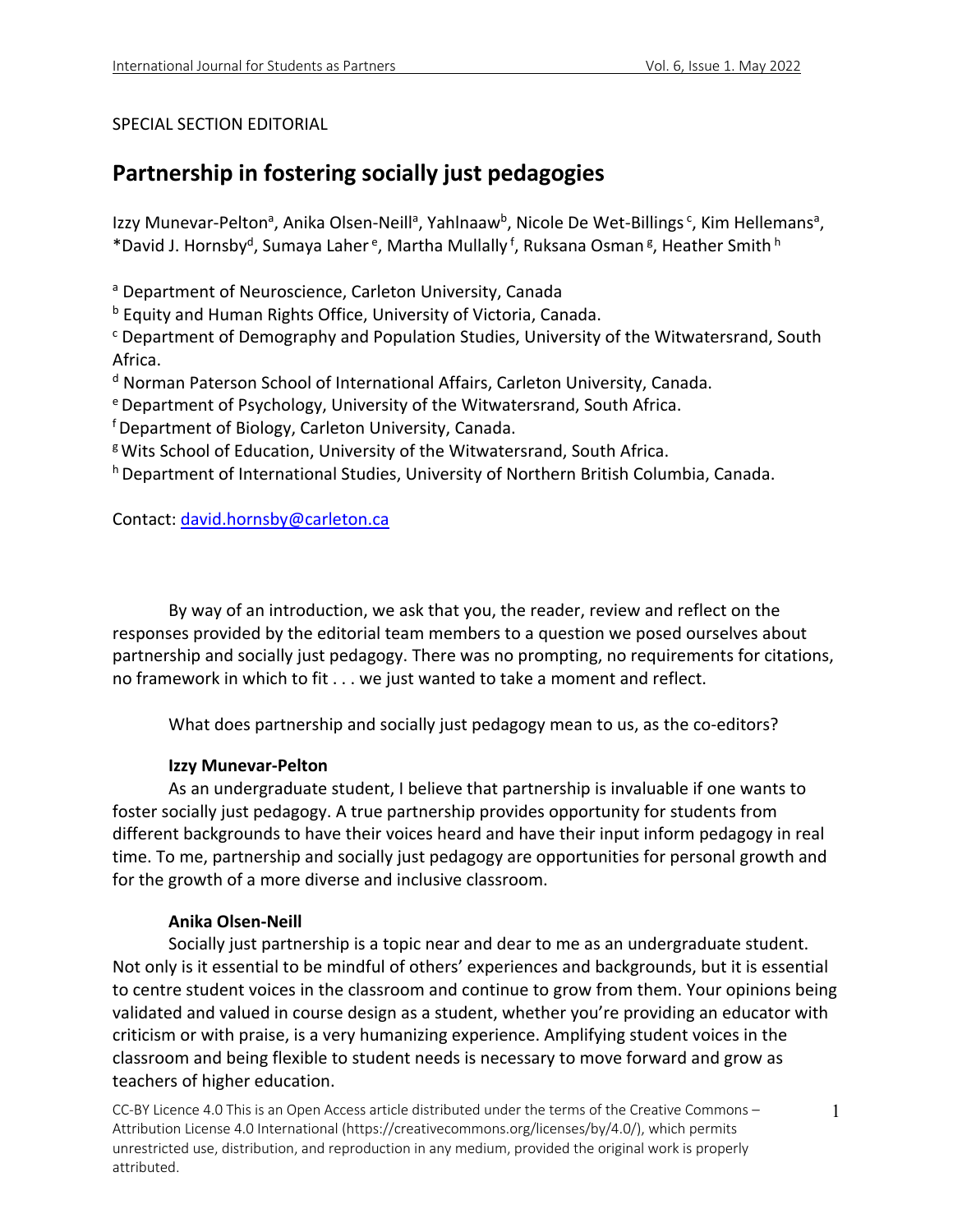#### **Yahlnaaw**

Partnership and socially just pedagogy value the understanding that we are all coming from diverse (and often intersecting) backgrounds. For us to truly engage in authentic partnership and socially just pedagogy, we must understand who our partners are, where they come from, and the knowledges they bring with them as valid and just. We must understand that diverse supports are required for success (equity) and that we position lived realities and experiences as central.

## **Nicole De Wet- Billings**

Socially just pedagogy acknowledges that students enter institutes of higher learning with diverse backgrounds and personal narratives. Despite all reaching the same place, whether it is the institution at large or a particular course or lecture, these students are vastly different. We need therefore to encourage openness, care, and trust in the physical space to encourage positive learning outcomes. Partnership is on the side of the institution, lecturers, tutors, and classmates. It is when this partnership recognises the narratives and encourages working together that optimal learning can take place.

## **Kim Hellemans**

Partnership to me means involving someone else in the conversation; when I teach, I am conscious that while I might be considered the "expert," I am keen to understand, learn, and unlearn ideas, ways of thinking, actions, and expressions from my students. Engaging in socially just pedagogical methods is an extension of this partnership: it recognizes that everyone in the room is diverse and brings their own perspectives and experiences into the learning space. It acknowledges we are here to transform in wonderful, unique ways, like a kaleidoscope pointing to the sun.

## **David J. Hornsby**

To me, partnership is critical to realizing socially just pedagogy. Students co-designing courses with faculty offers a chance to ensure their experiences and understandings of the world are included in higher education. Partnership is a socially just pedagogy as it puts into practice the idea that students have something to offer the learning experience and aren't just vessels to be filled with knowledge. Such an approach has spillovers for student success, inclusion, and a recognition that diversity matters in higher education.

## **Sumaya Laher**

Partnership and socially just pedagogy extends across all areas in higher education ranging from the curricula we teach and the pedagogies we use through to how we interact with our students. It is important to recognise and respect the value that student experience and diversity bring to the classroom and the benefits that can emerge from encouraging mutual sharing. Institutions need to be able to provide safe spaces for staff and students to engage in discussion on issues of concern so that we all become more critical consumers of knowledge.

## **Martha Mullally**

Munevar-Pelton, I., Olsen-Neil, A., Yahlnaaw., De Wet-Billings, N., Hellemans, K., Hornsby, D., Laher, S., Mullally, M., Osman, R., & Smith, H. (2022). Partnership in fostering socially just pedagogies. *International Journal for Students as Partners, 6(1)*. https://doi.org/10.15173/ijsap.v6i1.5129 2 For me, teaching is listening. In my view, socially just, student-centered teaching requires that I listen to my students, learn from them, and engage in dialogue with them.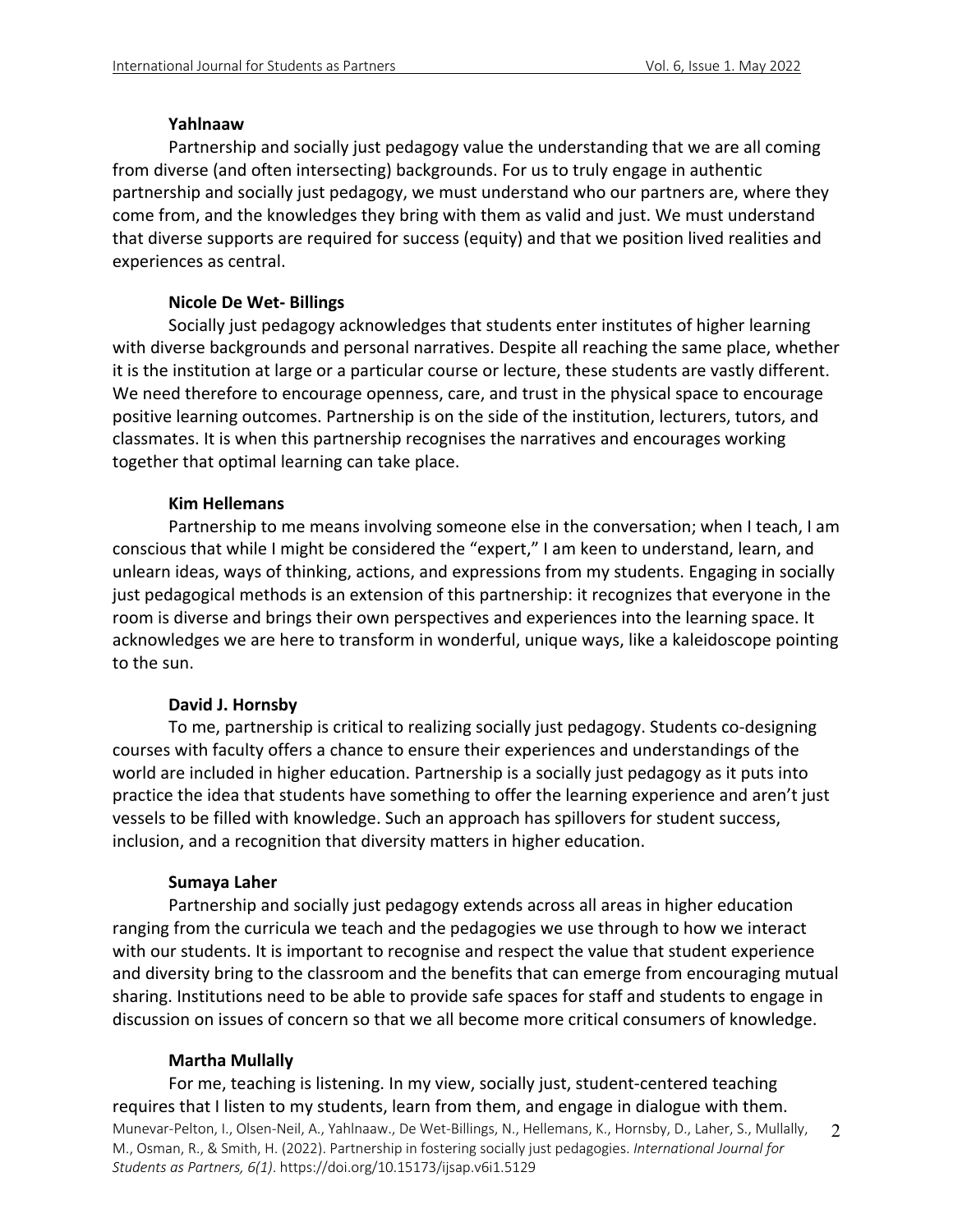Centering students in my courses, and in my teaching practice through partnering with them, has meant incorporating their diverse experiences and perspectives into my teaching and valuing their input as co-creators of learning spaces.

#### **Ruksana Osman**

There are many acts and processes of genuine partnerships. The authors in this special issue document teachers and students working in partnership to reorganize curricula, partnerships where all those involved in the act of learning and teaching work hard to ensure that power relations in these partnerships are fair and transparent, where all partners work actively to eliminate oppressive everyday educational practices. My sense is that a socially just approach to partnerships means that I look critically at my everyday practices as they occur and that I partner with those willing to do the same. That as partners we note that socially just pedagogies are dynamic and ever changing, that we are always looking out to see that we don't reinscribe injustice in trying to be just in our practices and partnerships.

#### **Heather Smith**

I wonder about the language of partnership *and* socially just pedagogy. The use of "and" seems to separate the two, but for me, Students as Partners is a socially just pedagogy especially if we pay attention to the disruptive intent of much of the Students-as-Partners literature. The Students-as-Partners process challenges us to dismantle power embedded in status quo processes, to listen for the silences in our practices, and to pay attention to not just what is present but also what is absent. This isn't about "adding students and stirring." The transformative potential of students as partners is that it is a socially just pedagogy.

What speaks to you, the reader, when you review and reflect on these responses? What nuances arise? Whose voices do you hear? Does it matter?

We began this editorial with weaving together the editorial team and the collaborative voice and the voices of the students, faculty, and administrators who worked together to produce this special section. We have been quite purposeful in our writing because we wanted to model a metalogue that provides space(s) for the voices that might otherwise get lost in a "we." Metalogues are "written conversations among parties that preserve individual voices while revealing contested areas" (Staller, 2007, p. 137). Through this inclusive writing process, we, as individuals, voice our views about partnership and socially just pedagogy and, arising through the collective voice, we can see themes relevant to the topic at hand. Although we may share a broad commitment to socially just pedagogy and partnership, our interpretations are also informed by difference.

The ideas that inform our responses are broadly consistent with the idea that socially just pedagogy is a practice where critical thinking is developed and fostered to enable learners to exercise critical agency to transform contemporary orders on the basis of social justice. It is about being propelled by a passion to create a just society—"one that . . . links struggle to a new set of human possibilities" (Giroux, 1983, p. 242). The vision for socially just pedagogies is to foster individuals interested in and capable of nurturing social change (Osman & Hornsby, 2018).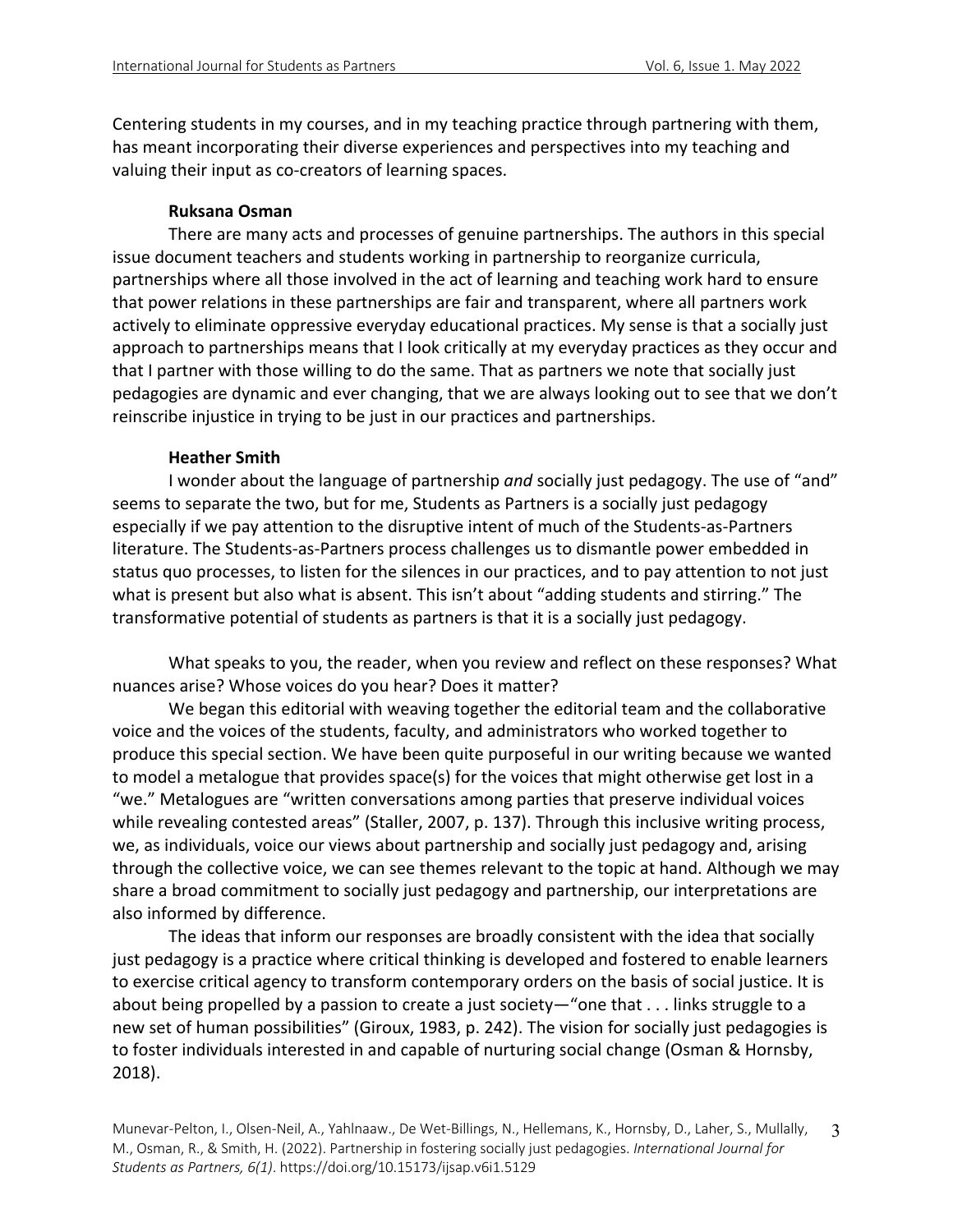As expressed in the reflections by Nicole, Yahlnaaw, and Sumaya, it is clear that we share a commitment to the belief that incorporating social justice ideas into teaching and learning requires that pedagogical approaches be developed that take into account student needs in addition to the needs of staff and faculty. Fraser (2008) argues that teaching and learning environments should encourage participatory parity, which requires pedagogical stances that treat all as equal. Fraser (2009) argues that "overcoming injustice means dismantling institutionalized obstacles that prevent some people from participating on a par with others, as full partners in social interaction" (p. 16). Ultimately this means that teaching approaches in what is taught and how learning is approached need to be tailored to overcome institutionalized exclusions if we are serious about transforming society.

Similarly, there is a shared commitment among us to partnership. Consistent with the Students-as-Partners literature (Acai et al., 2017; Ahmad et al., 2017; Bovill et al., 2011; Felten et al., 2019; Marquis et al., 2016; Seale, 2010; Seale et al., 2015), the reflections by Heather, Martha, David, and Izzy, among others, remind us that staff-faculty-student partnerships can be powerful, empowering, and transformative for all partners. Partnership, in many respects, can pervade every aspect of university spaces and is about a "way of doing things rather than an outcome itself" (Healey et al., 2016, p. 9).

Partnership and socially just pedagogies come together in university spaces and require that students not only play central roles in activities with faculty and staff, but also play equitable roles across the different spaces and places within our institutions (Werder et al., 2016). Therefore, partnership requires that all participants (students, faculty, and administrators) commit to disrupting traditional hierarchies, emphasising the student voice (Kehler et.al, 2017; Bovill, 2011), and building upon the student voice to include students in deciding on and potentially enacting change on account of points raised by students. Indeed, partnership models have the potential to disrupt hierarchical and non-democratic practices in higher education (Center for Engaged Learning, 2019; Peters & Mathias, 2018; Mihans et al., 2008) and to shine light on how teaching practices can be sites of power (Kehler et al., 2017; Verwoord & Smith, 2020). Osman and Hornsby (2017) argue that including the student voice in pedagogical conversations can also be an act of social justice, particularly in contexts where particular racial or ethnic groups have been historically marginalised.

And while there is a broad shared commitment to both partnership and socially just pedagogy, a careful read of the words of the team members also speaks to difference. Our understanding of what constitutes partnership and its relationship to socially just pedagogy is varied, as seen when Heather asks if socially just pedagogy isn't inherent to partnership and Anika references "socially just partnership," thus removing the "and" as well. David views partnership as essential to achieving socially just pedagogy, thus separating the two ideas of partnership and socially just pedagogies, while Ruksana references partnerships that are socially just (because, of course, there are partnerships that are not).

Munevar-Pelton, I., Olsen-Neil, A., Yahlnaaw., De Wet-Billings, N., Hellemans, K., Hornsby, D., Laher, S., Mullally, M., Osman, R., & Smith, H. (2022). Partnership in fostering socially just pedagogies. *International Journal for Students as Partners, 6(1)*. https://doi.org/10.15173/ijsap.v6i1.5129 4 You can also sense a difference in the location and spaces of partnership and socially just pedagogies. Izzy and Anika reflect on partnership and socially just pedagogies in their classroom experience from the perspective of students. Kim and Martha, in their reflections, tend to focus on the classroom from the perspective of the faculty member. Nicole and Sumaya include institutions and higher education more broadly in their reflections. None of this is to suggest that editorial team members would deny the multiple locations and spaces of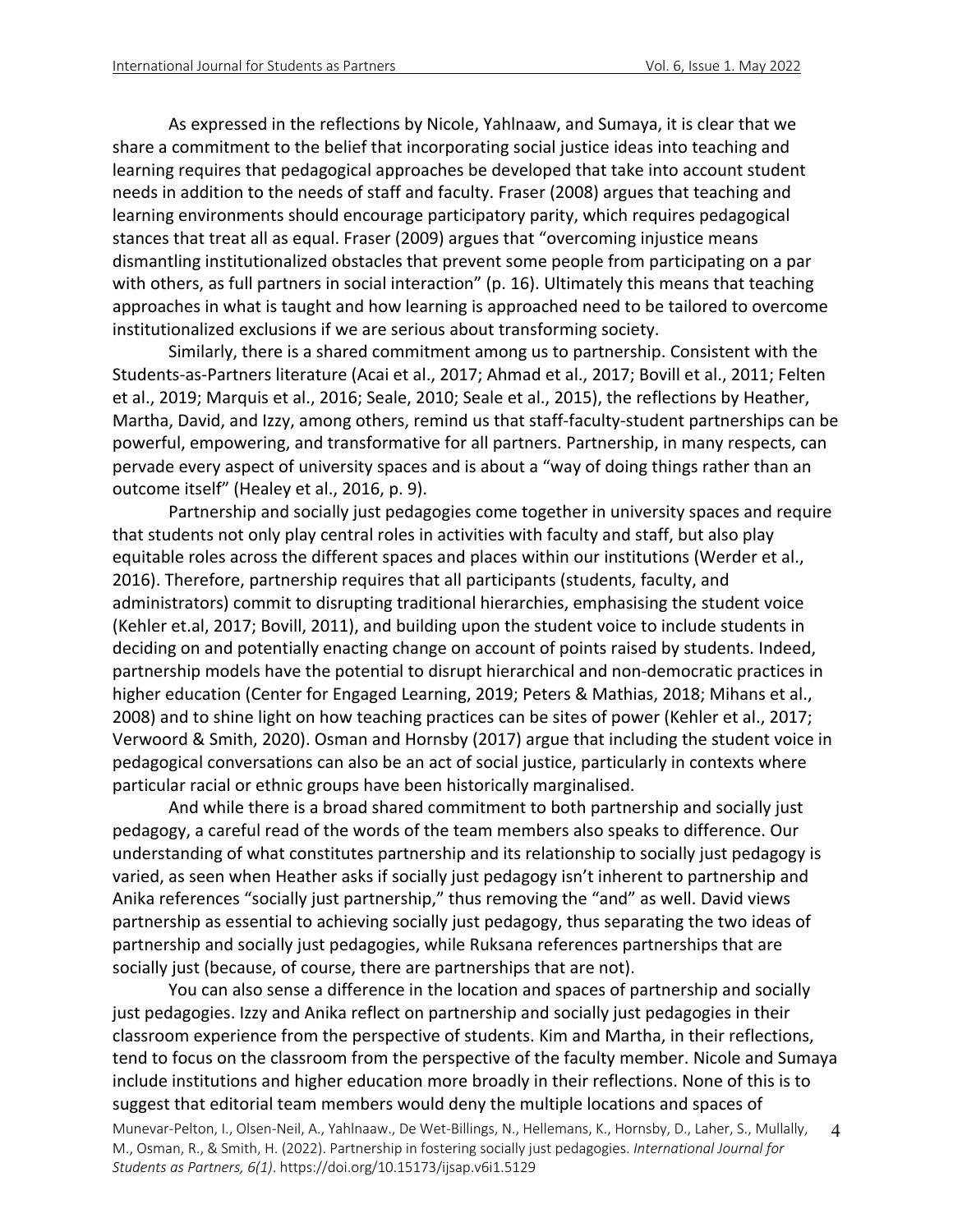partnership and socially just pedagogy, but rather that we wish to highlight the importance of positionality and context. Our understanding of partnership and socially just pedagogy is mediated by the political environments that we inhabit and our experiences.

This difference can be seen in the ways in which team members operationalize partnership and socially just pedagogy. Yahlnaaw reminds us of the fact that students bring different knowledges and experiences into learning spaces. Kim speaks of the disruption of expertise and the need for faculty to unlearn, and Martha emphasises the importance of listening. Ruksana speaks to reflexivity and attentiveness to everyday sites of power. It is through this attentiveness to positionality and difference that we engage in the disruption of power. The editorial team came together in partnership through and with socially just pedagogies to dismantle sites and practices of oppression from the everyday to the global something that the papers in the special section also model.

The papers in this special section underscore the myriad of ways that student partnership can lead to more socially just pedagogical practices. There already is ample talk of components, such as development, empowerment, participation, and caring for others in the discourse of partnerships (Osman & Attwood, 2007). We hope that the special section furthers the robust discussions and debates that take place in this journal and beyond about how student partnership in pedagogical design can challenge traditional power dynamics and create possibilities for a more socially just university and society. As bell hooks (1994) reminds us: "The classroom remains the most radical space of possibility in the academy" (p. 12).

#### ACKNOWLEDGEMENTS

We are grateful to the *IJSaP* editorial team, particularly Harry West, Ruth Healey, and Mick Healey for their constant support and guidance through the process of producing this special section. We also wish to thank the anonymous reviewers for their constructive feedback and the authors for all their diligent work in pulling contributions together.

#### NOTE ON CONTRIBUTORS

The editorial team combines a range of experiences and contextual understandings. We came together as a set of colleagues connected through common collaborative histories spanning the entire breadth of Canada and South Africa and cover a broad cross section of disciplines including education, Indigenous studies, biology, psychology, demography, neuroscience, and political science. The team consists of award-winning instructors and students who have published within the area of the scholarship of teaching and learning previously. All have a long history of adopting pedagogical strategies that seek to engage students in the classroom and draw scholarly understanding from their work. The editorial team is also methodologically and conceptually open and has experience across the range of writing approaches that *IJSaP* promotes: narratives, case studies, small-n and large-n empirical studies, and conceptual essays. In collaborating in the editorial activities, we divided up into teams that included students with professors and Canadians with South Africans.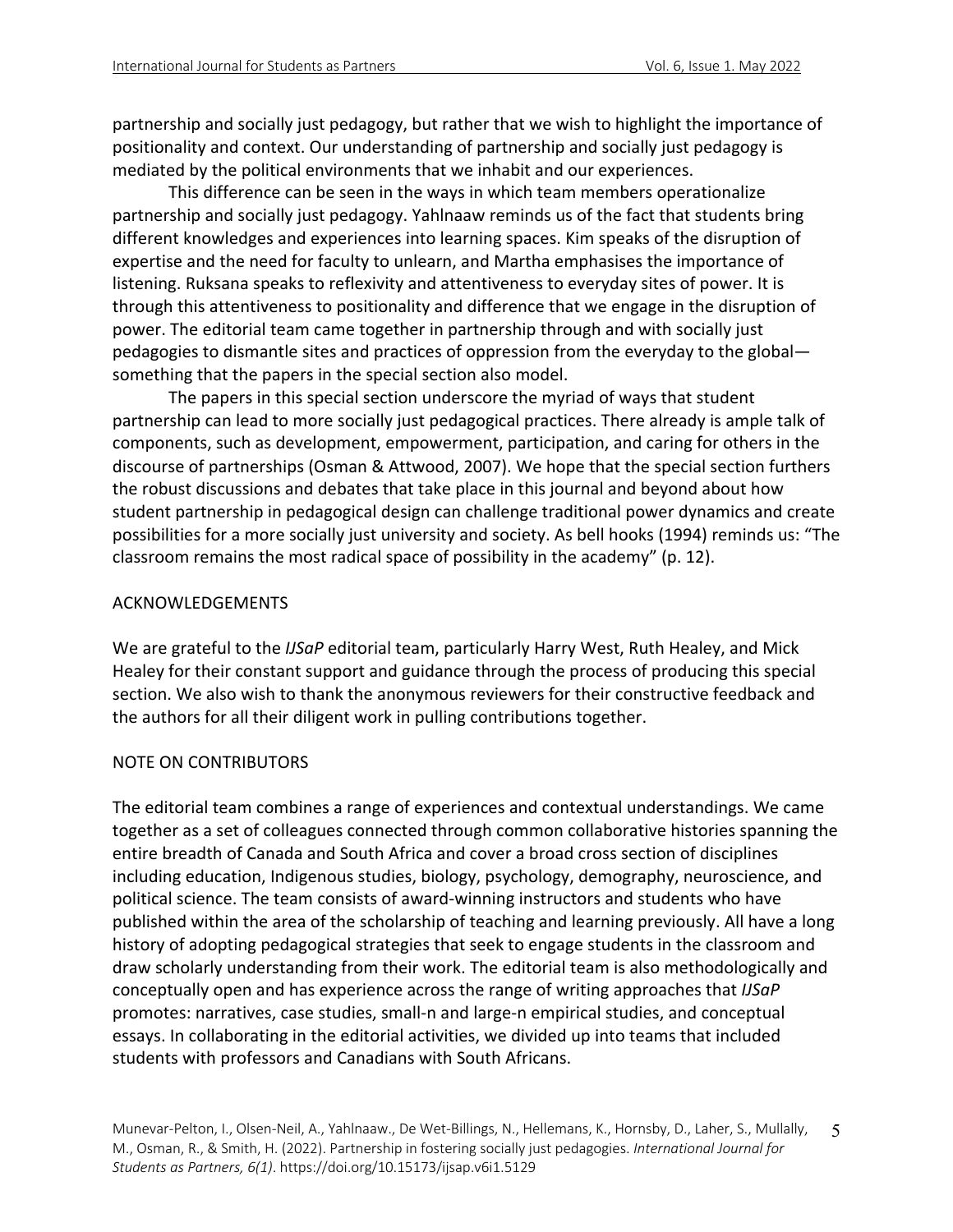**Izzy Munevar-Pelton** *is a fourth-year undergraduate student in the Combined Honours Neuroscience and Biology program at Carleton University. She recently completed a student partnership with the Department of Neuroscience alongside Dr. Kim Hellemans and Dr. Zachary Patterson. She also co-leads a team of first-year neuroscience peer mentors dedicated to working with each other as well as with first-year students to help them adjust smoothly to their first year of university.* 

**Anika Olsen-Neill** *is a fourth-year undergraduate student in the Honours Neuroscience and Mental Health program at Carleton University in Ottawa, Canada. Anika recently completed a Students-as-Partners project with Dr. Kim Hellemans and Dr. Zachary Patterson. Anika was the VP science of Carleton University's chapter of Women in Science and Engineering (WISE), an international campaign to encourage and promote women and girls to pursue careers in science and engineering fields.*

**Yahlnaaw**, *a 3M national student fellow, is Skidegate Haida from HlGaagilda Xaayda Gwaii and was born and raised in Lax Kxeen (Prince Rupert, BC) on Ts'msyen territory. As an Indigenous, Queer, Pansexual, Transgender woman navigating what feels like a limb stretched into many worlds, Yahlnaaw aims to bridge these different epistemologies (ways of knowing), ontologies (ways of being), and axiology (values) into her life and work to set the stage for the learning journey she has ahead.*

**Nicole De Wet-Billings** *is an associate professor and head of programme in the Department of Demography and Population Studies at the University of the Witwatersrand. She is the recipient of two Andrew Mellon Grants and the National Research Foundation Thuthuka Post-Doctoral Grant and has published extensively in the areas of family structure and socio-demographic factors in Sub-Saharan Africa.*

**Kim Hellemans** *is an instructor in the Department of Neuroscience and the associate dean of science (recruitment and retention) at Carleton University. Kim has a rich and varied background in higher education teaching and is known for her dynamic and inclusive approach to engaging students in the classroom and beyond.* 

**David J Hornsby** *is a professor of international affairs and the associate vice-president (teaching and learning) at Carleton University, Ottawa. Having published in both the biological and social sciences, David's research interests span a number of different topics, including higher education studies and the scholarship of teaching and learning.* 

**Sumaya Laher** *is a professor of psychology at the University of the Witwatersrand in South Africa. She specializes in the field of psychological assessment and contributes to research on Indigenous knowledge systems with her work on traditional healing systems, particularly those proposed by Islam, Hinduism, and African approaches.*

## **Martha Mullally** *is an instructor in the biology department and Institute of Biochemistry at Carleton University. She is also the coordinator of the biotechnology program. Her ongoing*

Munevar-Pelton, I., Olsen-Neil, A., Yahlnaaw., De Wet-Billings, N., Hellemans, K., Hornsby, D., Laher, S., Mullally, M., Osman, R., & Smith, H. (2022). Partnership in fostering socially just pedagogies. *International Journal for Students as Partners, 6(1)*. https://doi.org/10.15173/ijsap.v6i1.5129 6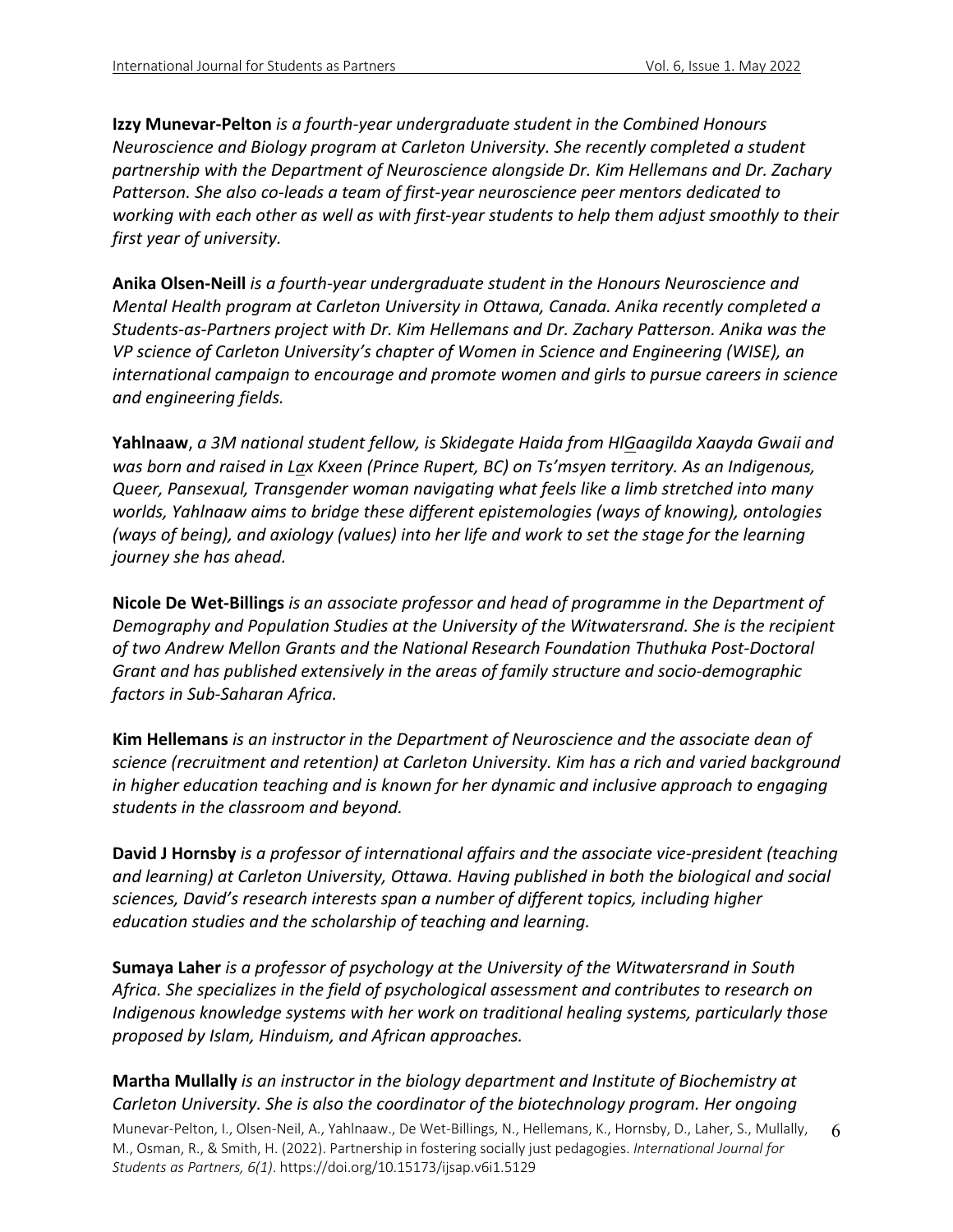*research interests are in the field of biology education, with a particular focus on ways to assist students to visualize molecular processes, including the use of virtual reality (VR) in visualization. She currently holds the Carleton University Chair in Teaching Innovation.*

**Ruksana Osman** *is a professor of education and senior deputy vice-chancellor academic at the University of the Witwatersrand in South Africa. She holds the UNESCO Chair in Teacher Education for Diversity and Development. She has an established research reputation in higher education policy, pedagogy, and students' lived experiences of equity and access.* 

**Heather Smith** *is a professor, global and international studies at the University of Northern British Columbia (UNBC). She is a 3M national teaching fellow (2006) and an active contributor to the scholarship on Students as Partners and the scholarship of teaching international relations.*

#### REFERENCES

- Acai, A., Akesson, B., Allen, M., Chen, V., Mathany, C., McCollum, B., Spencer, J., & Verwoord, R.E.M. (2017). Success in student/faculty/staff SoTL partnerships: Motivations, challenges, power, and definitions. *Canadian Journal for the Scholarship of Teaching and Learning, 8*(2), 1–17. https://doi.org/10.5206/cjsotl-rcacea.2017.2.8
- Ahmad, A., Ali, A., VanMaaren, J., Barrington, J., Merritt, O., & Ansilio, K. (2017). Partnership in practice: Implementing Healey's conceptual model. *International Journal for Students as Partners*, *1*(2), 1–10. https://doi.org/10.15173/ijsap.v1i2.3197
- Bovill, C., Cook-Sather, A., & Felten, P. (2011). Changing participants in pedagogical planning: Students as co-creators of teaching approaches, course design, and curricula. *International Journal for Academic Development*, *16*(2), 133–145. https://doi.org/10.1080/1360144X.2011.568690
- Center for Engaged Learning. (2019). *Students as partners*. Elon University. https://www.centerforengagedlearning.org/resources/students-as-partners/
- Felten, P., Abbot, S., Kirkwood, J., Long, A., Lubicz-Nawrocka, T., Mercer-Mapstone, L., & Verwoord, R. (2019). Reimagining the place of students in academic development. *International Journal for Academic Development*, *24*(2), 192– 203. https://doi.org/10.1080/1360144X.2019.1594235
- Fraser, N. (2008). *Scales of justice: Reimagining political space in a globalising world*. Columbia University Press.
- Giroux, H. A. (1983). *Theory and resistance in education: A pedagogy for the opposition*. Bergin & Garvey.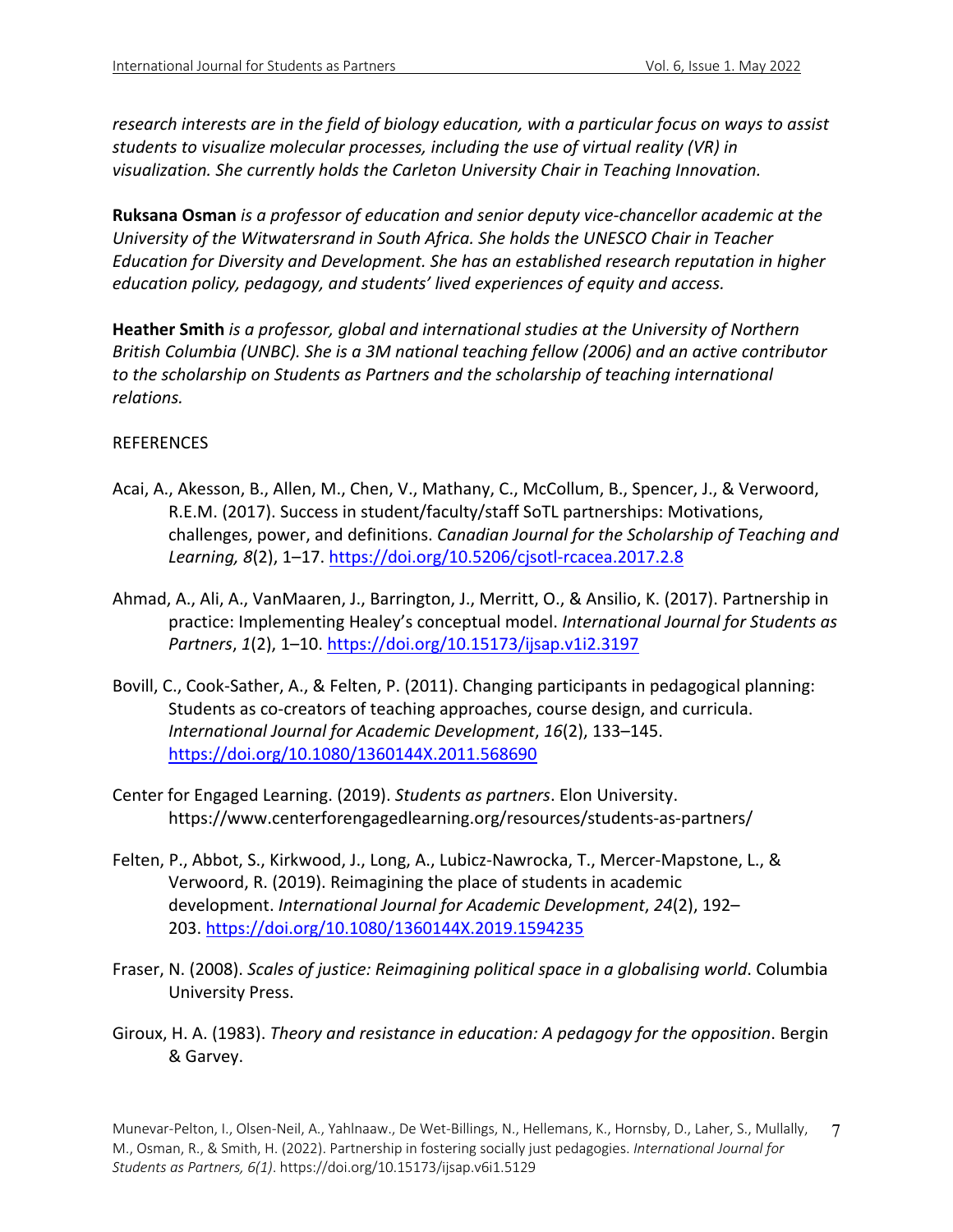- Healey, M., Flint, A., & Harrington, K. (2016). Students as partners: Reflections on a conceptual model. *Teaching & Learning Inquiry, 4*(2), 8–20, https://doi.org/10.20343/teachlearninqu.4.2.3
- Hooks, b. (1994). *Teaching to transgress: Education as the practice of freedom*. Routledge.
- Kehler, A., Verwoord, R., & Smith, H. (2017). We are the process: Reflections on the underestimation of power in students as partners in practice. *International Journal for Students as Partners*, *1*(1). https://doi.org/10.15173/ijsap.v1i1.3176
- Marquis, E., Puri, V., Wan, S., Ahmad, A., Goff, L., Knorr, K., Vassileva, I., & Woo, J. (2016). Navigating the threshold of student–staff partnerships: A case study from an Ontario teaching and learning institute. *International Journal for Academic Development, 21*(1), 4–15. https://doi.org/10.1080/1360144X.2015.1113538
- Mihans, R. J., Long, D. T., & Felten, P. (2008). Power and expertise: Student-Faculty collaboration in course design and the scholarship of teaching and learning. *International Journal for the Scholarship of Teaching and Learning, 2*(2), 1–9, https://doi.org/10.20429/ijsotl.2008.020216
- Osman, R., & Attwood, G. (2007). Power and participation in and through service learning, *Education as Change*, *11*(3), 15–21. https://doi.org/10.1080/16823200709487175
- Osman, R., & Hornsby, D. J. (Eds.). (2017). *Transforming higher education in a global context: Towards a socially just pedagogy* (Critical University Studies Series). Palgrave MacMillan Publishers.
- Osman, R., & Hornsby, D. J. (2018). Possibilities towards a socially just pedagogy: New tasks and challenges. *Journal of Human Behavior in the Social Environment*, *28*(4), 397–405. https://doi.org/10.1080/10911359.2018.1441083
- Peters, J., & Mathias, L. (2018). Enacting student partnership as though we really mean it: Some Freirean principles for a pedagogy of partnership. *International Journal for Students as Partners*, *2*(2), 53–70. https://doi.org/10.15173/ijsap.v2i2.3509
- Seale, J. (2010). Doing student voice work in higher education: An exploration of the value of participatory methods. *British Educational Research Journal, 36*(6), 995–1015, https://doi.org/10.1080/01411920903342038
- Seale, J., Gibson, S., Haynes, J., & Potter, A. (2015). Power and resistance: Reflections on the rhetoric and reality of using participatory methods to promote student voice and engagement in higher education. *Journal of Further and Higher Education*, *39*(4), 534– 552. https://doi.org/10.1080/0309877X.2014.938264